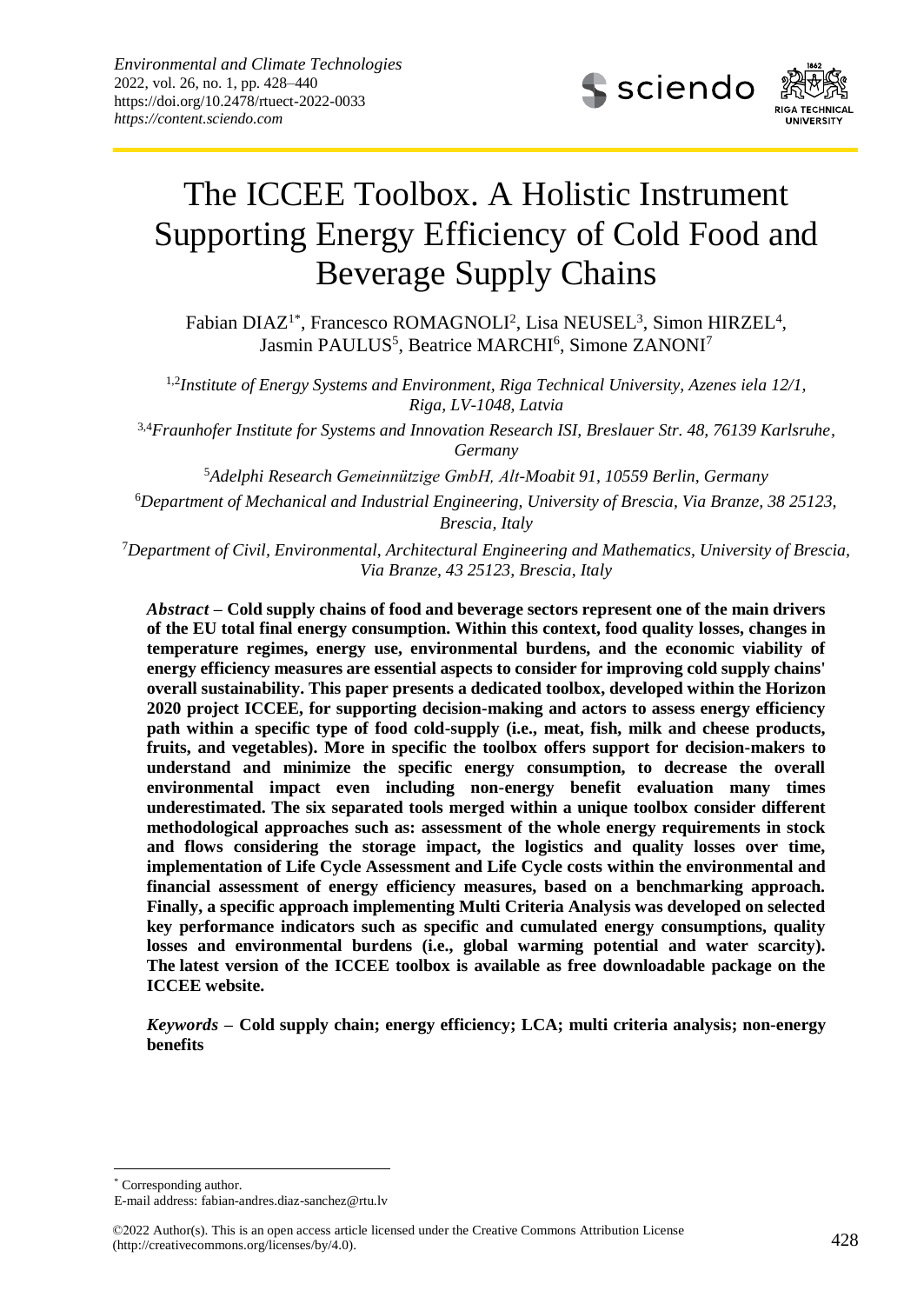# **1. INTRODUCTION**

Worldwide food production accounts for 80 % of deforestation worldwide, and it is responsible for 29 % of Greenhouse Gases (GHG) emissions and almost 70 % of freshwater use [1], [2]. The influence of Food Supply Chains (FSC) extends beyond environmental and economic issues, delivering impacts on social topics such as health and safety, wages, working hours, child work, gender equality, animal well-being, food safety, and traceability among others [2]–[4].

It has been estimated by the Food and Agriculture Organization (FAO), that 14–16 % of food in the world is lost in the supply chain before reaching the retail point [5]. If the full life cycle of food products is analysed, the third part of food produced is usually accepted as an actual value for Food Waste (FW), however, this number is merely a general estimation [5].

According to the FAO, FW can be defined as 'the food that is appropriate for human consumption but it is discarded either before or after spoils, as a result from the negligence or a conscious decision to throw it away' [6], [7]. In the specific case of the European Union (EU), it was appraised that in 2011, the amount of food produced was 865 kg/person, and the total amount of FW corresponded to 20 % for the same year [5], [7].

A supply chain can be conceptualized as the interaction among several organizations involved in the flow of products and services to their end customers [8]. The FSC comprises all units dedicated to manufacturing or harvesting products from the basic raw materials obtained from primary activities to deliver final food products to the consumer [9], [10]. The main activities of the agri-food supply chain involve raw material supply, manufacturing and postharvest, storage, distribution, and services [11]. Another definition for FSC is that the '*food supply chain is composed of raw material supply of agricultural products, farming, and breeding of agricultural products, processing of agricultural products, and the production, distribution, retail, and catering of food*' [12], [13]. FSCs are unique, as they deal with the intrinsic issues of perishability, product deterioration, and organic wastes [14], [15].

The sectors contributing the most to the FW stream are the household with 53 %, followed by processing with 19 % [7]; the most significant plans, policies, and measures towards reducing FW in the EU, are addressed to as in the European Union Waste Framework Directive 2008/98. However, there is still the need to tackle FW in FSC, to ensure food quality, and decrease energy consumption estimated at 25 % of the EU-27 total final energy consumption [16]. Moreover, 30 % of potential savings in refrigeration and cooling activities has been estimated for the food sector [17].

The potential risks of hazards compromising the product's safety in the FSC could arise at any stage, undermining the whole supply chain [13]. Society, and various international organizations, like the FAO, the World Food Program (WFP), and the United Nations Environmental Program (UNEP), defined roadmaps to raise awareness among the public towards food safety looking to reduce food losses and reaching the 'zero loss or waste food' in the Zero Hunger Challenge [18], [19].

FW has become a key topic in developed societies due to the increasing environmental and social interest. Accordingly, food loss is the removal of any food and its inedible parts from the supply chain at any stage for whatever use, no matter if it is for recovery or disposal.

The causes for food losses, at least in Europe, are well known, despite not always being easy to track as they involve all actors in the FSC [20]. Among the more important causes, it is worth highlighting quality losses, reached expiration dates, damages during a particular stage, and food discarded due to a batch's sample not meeting the stipulated quality standard [21], [22]. Fortunately, some conditions for recovering FW to use in human consumption are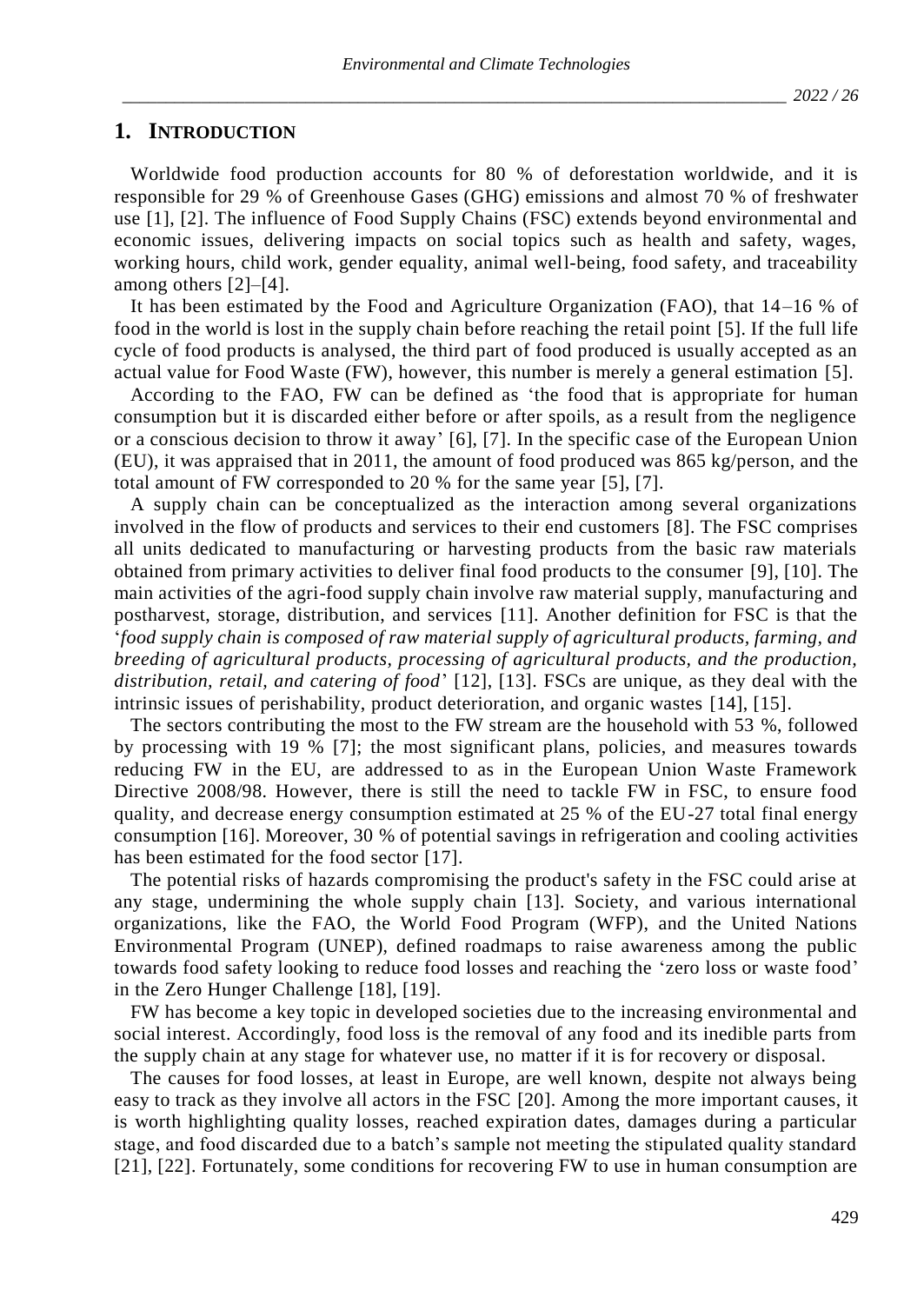nowadays also known. However, the lack of data is an obstacle to estimating the amount and the quality conditions of food losses for most food typologies [23].

Nowadays, a large share of FSCs occurs in a low-temperature regime (i.e. chilled or frozen product) to extend the perishability time. Following the definition found in the Dictionary of Refrigeration [24], a Cold Supply Chain (CSC) could be defined as the representation of a '*series of actions and equipment applied to maintain a product within a specified lowtemperature range from harvest/production to consumption*'. A cold chain includes, but is not limited to, chilled and frozen foods and the subsequent refrigeration, the refrigeration of food after harvesting, transportation, storage, retail distribution, and home storage, aiming to maintain the quality, safety and to extend the shelf life for consumers [25]. The cold chain is vital for reducing FW and ensuring food safety, which influences the environment, water, and land resources [26], [27]. The equipment and facilities in the cold chain may include precooling and freezing facilities, cold storage warehouses, refrigerated trucks, freezers, display cabinets, and home refrigerators, which involve many new technologies and recent developments [12], [27]. Although food cold chain ensures food safety and prolong shelf life, frozen food's quantity is responsible for important energy and refrigerants consumption than a non-refrigerated FSC [28]. Thus, CSC must be adequately addressed to evaluate their real sustainability performance.

The environmental concerns caused by the activities related to CSCs can be divided into direct and indirect impacts. Direct impacts come from resources and emissions consumed and caused by activities within the supply chain's system boundaries. Resource extraction and use are linked to the use and transportation of raw materials, energy use, and other intermediate products necessary for carrying the actions within the involved processes.

The indirect impacts from food produced and not eaten (food losses) in carbon footprint terms are estimated at around 3.3 Gt  $CO<sub>2</sub>$  eq. This positions the FW issue as the source number three of carbon emissions after the USA and China if compared with direct country emissions [7], [12]. Hence, CSCs are vital to reduce food losses, yet they come with an environmental toll that must be assessed and addressed properly by improving the overall efficiency of their operations.

## **2. RATIONALE FOR EASY-TO-USE COLD SUPPLY CHAIN ASSESSMENT TOOLS**

Recently, the concept of sustainability in the CSC has gained importance proposing a holistic view of the FSC system and its sustainability and aiming to optimize the benefits and results [29]. However, sustainability in the FSC and measuring its performance is difficult as not only the economic dimension must be considered should be the key assessment parameters. Despite the difficulties to be quantified, environmental and social issues must be brought into the assessment as the FSC involves multiple actors [30]. These actors and supply chain partners are required to work together to attain more sustainable outputs and increase the progress rate [31]. This can be achieved in the industrial sector, by reducing the energy consumption to cope with the challenges of meeting consumer expectations, national and international policies and regulations, and resource limitation [4]. Several studies highlight the lack of sustainability and energy efficiency assessment in the FSC under a holistic view [1], [32]. And although the topic has been addressed, it has been predominantly done from the FSC single actors' perspective, creating only a fragmented assessment [1].

One interesting and recent study attempted to evaluate the enablers for effective adoption of sustainability concepts in the FSC using different research methodologies for an Indian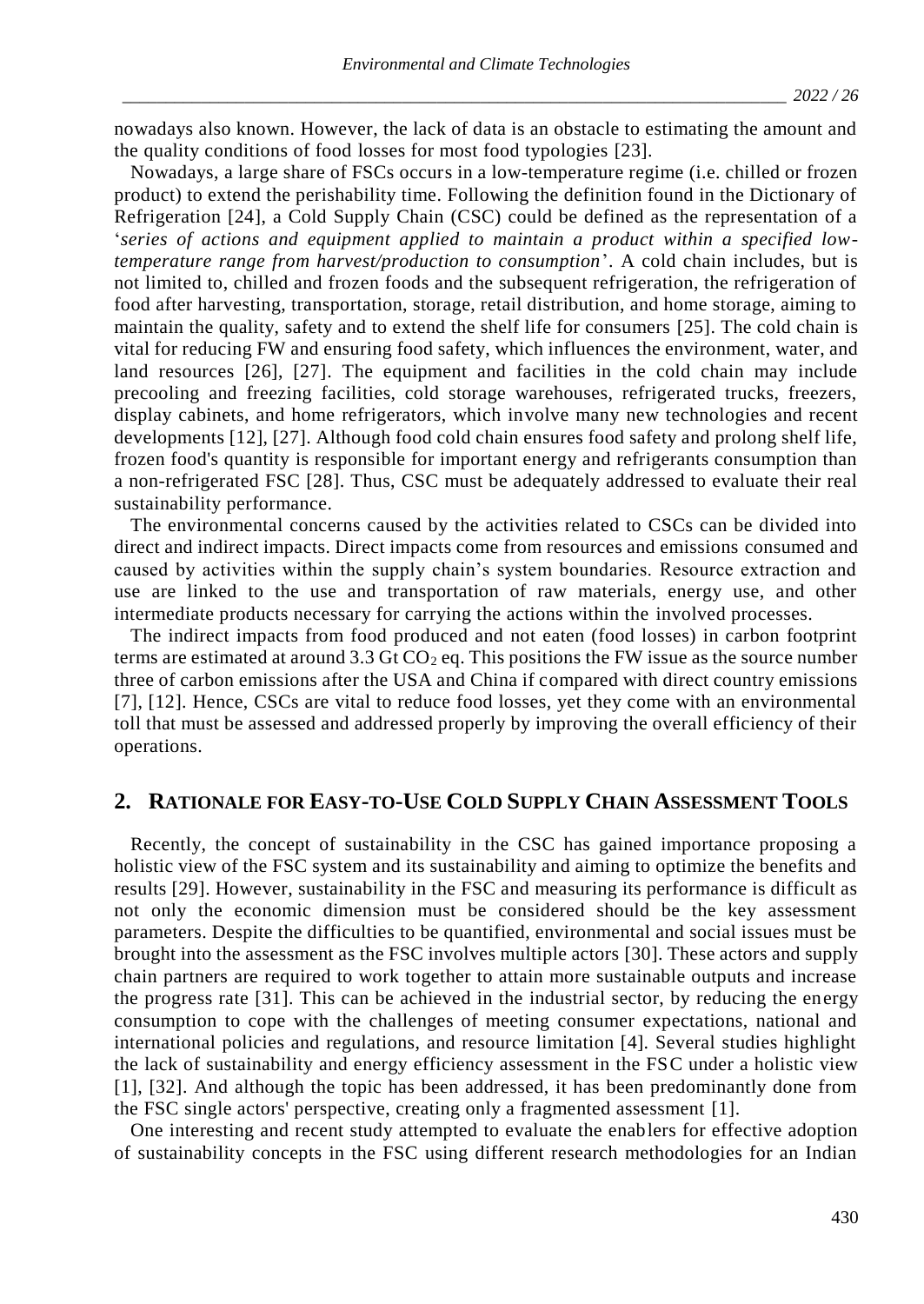FSC case study [33]. Still, the quantitative evaluation of environmental impacts for sustainability assessments of FSC remains mainly unmapped.

FSCs and CSCs are inherently complex due to their numerous actors, stages and products. Understanding the energy and environmental performance of such chains becomes challenging and data intensive. This makes it particularly difficult for companies who seek to understand the relevance of particular chains, especially when they are small or medium-sized and only have limited resources and absorptive capacities. This calls for tools that can be readily applied to evaluate financial and environmental potentials for improvement within CSC<sub>s</sub>.

A major example has been developed in the FRISBEE project [34]. Its tool allows assessing the quality of food products, the energy consumption of different supply chains, and  $CO<sub>2</sub>$ emissions [34]. While the FRISBEE tool is quite robust for evaluating food quality changes across the CSC, it is limited to modelling steady in time scenarios. Furthermore, it does not allow for comparisons between the current state and future EEM implementations. Thus, a limitation in the environmental assessment appears, as generally, the global warming potential is the only category considered within existing tools, and it is not clear if a holistic approach has been used considering the whole life cycle of the food product evaluated.

A set of tools and methods is gathered and presented in [29], where topicality is aggregated. The main covered issues regarding agriculture supply chains presented are risk management, governance, cold chain management, globalization, information and communication technologies, logistics, short supply chains, and sustainability. However, each of these issues is approached individually by different methodologies.

The necessity for a tool that incorporates a holistic perspective arises to fulfil several objectives: to facilitate the understanding of energy-efficiency measures within CSC of the food and beverage sector, in particular for small and medium-sized companies, to take a holistic perspective on the entire CSC instead of looking at individual companies, only, and to facilitate decisions on investments in energy-efficient technologies.

# **3. CONCEPT AND IMPLEMENTATION OF THE ICCEE TOOLBOX**

The suggested toolbox aims to introduce a set of analytical decision support tools. These shall allow easy-to-use but still customized analyses on the energy and sustainability performance of CSCs. As the food industry includes many different products, they are subjected to different production processes and logistic activities in terms of required operations and energy consumption. For this reason, simplifications are needed. These concern the representation of CSC which, as presented in Fig. 1, can be both regional and global. Breaking down the structure into individual stages is the main advantage and mission of the developed toolbox. It thus allows identifying the potential impacts in diverse stages and activities in the CSC. At the same time, the toolbox remains simple and practical while answering the needs of several stakeholders, ensuring accessibility and an easy-to-use interface.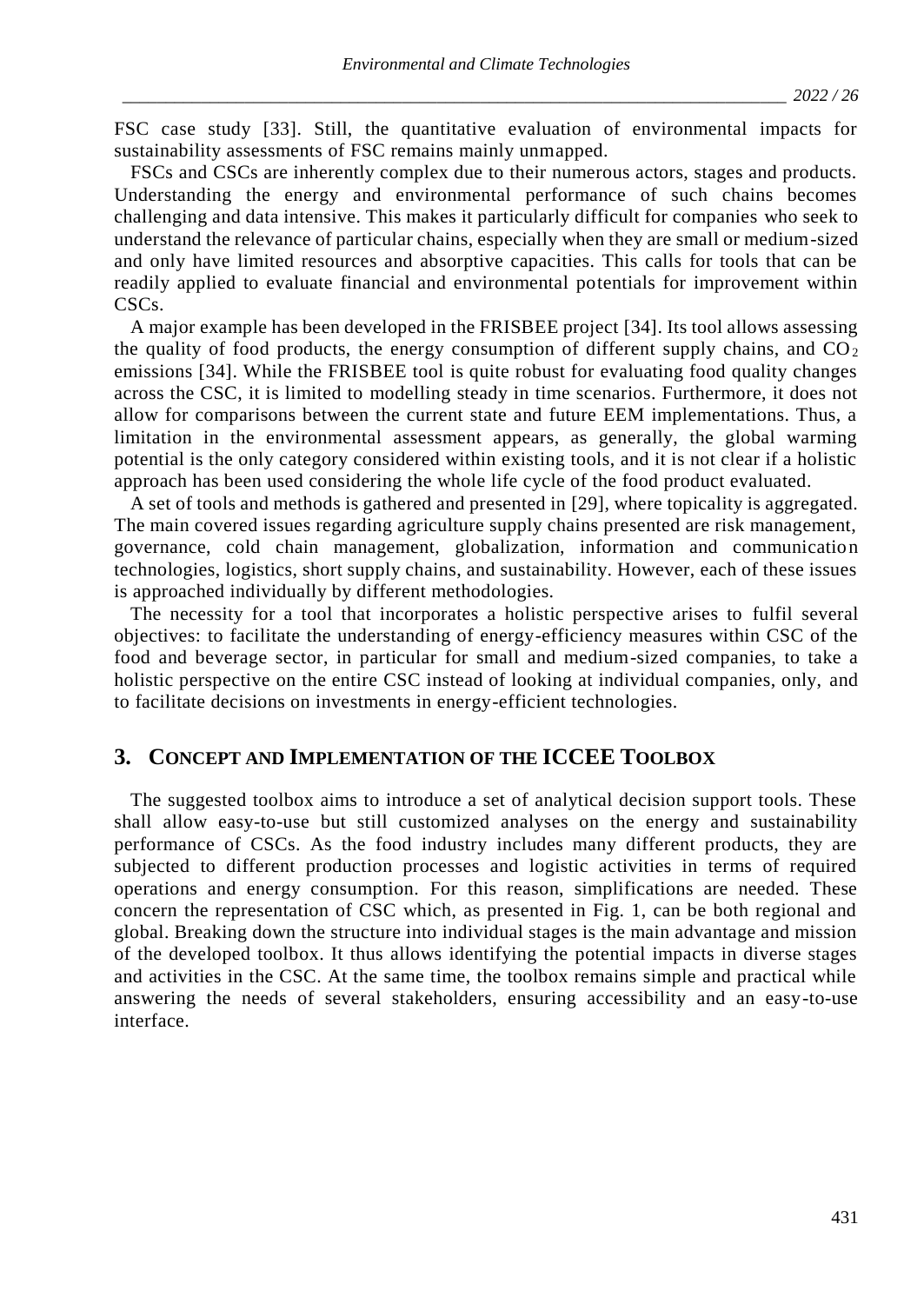

Fig. 1. The cold supply chain of food and beverage.

The toolbox consists of several tools covering different aspects related to the sustainability and energy efficiency of CSCs (Fig. 2). They encompass seven spreadsheets with a commonlooking interface to increase the awareness among managers and actors within the CSC of energy efficiency measures from a holistic perspective instead of a conventional single actor perspective.

The whole toolbox is developed to allow the individual evaluation of cost-benefit and impact analysis on the implementation of Energy Efficiency Measures (EEM) in the CSC. As an added value, the toolbox can facilitate the identification of energy hotspots (i.e., processes, auxiliary services) within the whole CSC. The toolbox prioritizes the evaluation of energy savings and their benefits in different areas in independent and stand-alone versions to lessen data safety and incompatible software issues.

Ultimately, it can be said that this toolbox supports the assessment of energy flows, benchmarking, and life cycle impacts. The tools can be explored in detail on the project website [35].



Fig. 2. Structure of the ICCEE toolbox.

Each of the tools can be used as a standalone one, to recognize a specific aspect on the CSC, or all the tools together, to obtain an overall final score that enables identifying a potential best scenario using multi-criteria analysis. A comprehensive description of each one of the toolbox components is presented in the following sub-sections.

## *3.1. Tool 0: Guidance*

The guidance tool provides an introductory orientation on the toolbox itself, best practice examples, and funding opportunities. Next to a brief description of each tool includes the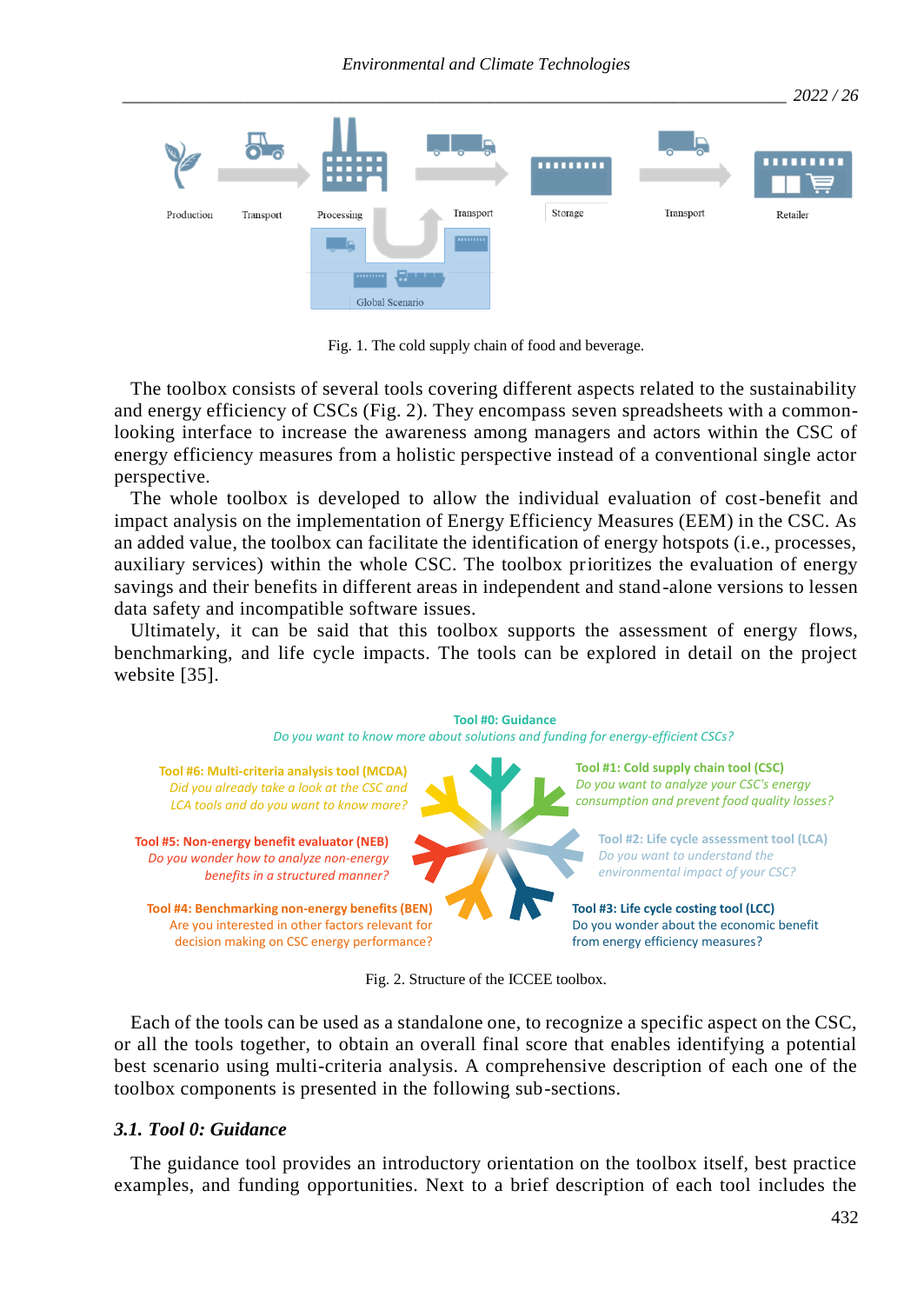collection of best practice examples (so-called factsheets) for energy efficiency measures tailored to the CSC. The EEMs relevant for CSCs have been grouped into ten categories: auxiliary technologies, buildings, employees, energy generation and recovery, industrial symbiosis, maintenance, management, monitoring and control, refrigeration system, and transport. Furthermore, the tool also provides an overview of national support schemes concerning energy efficiency in the CSC, including eligibility information and links to further information. Thus, the guidance tool serves as a repository of technical and funding information on energy efficiency within CSCs.

# *3.2. Tool 1: Cold Supply Chain Tool (CSC)*

Chilled and frozen foods have a short shelf life and high sensitivity to the surrounding environment (i.e., temperature, humidity, and light intensity). For these reasons, they must be distributed within a specified time and require special equipment and facilities (e.g., refrigeration and dehumidification systems) from farm-to-fork to slow deterioration and to deliver safe and high-quality products to consumers. These requirements establish a trade-off between energy consumption and quality losses. The CSC tool deals with assessing the energy requirement in storage and transport activities along cold supply chains and the impact of storage time and temperature on food quality and energy consumption.

This model aims to support decision-makers in understanding and minimizing the overall specific energy consumption along cold supply chains, including quality losses. For this purpose, it allows to analyse:

- 1. Energy requirement in storage activities;
- 2. Energy requirements in transport activities;
- 3. Time-temperature effects on the food quality and consequent energy consumption.

The target group refers to supply chain managers and environmental managers of companies.

The supply chain proposed in the tool consists of up to seven stages from the raw material supplier to the retailer and includes a set of predefined products. In case the supply chain under analysis looks different, it is possible to omit or aggregate input of some stages to match the specific chain. The input required deals with the logistic activities of the stages with temperature control requirements. Specifically, three different macro-categories of input data can be distinguished:

- − General inputs; in terms of annual demand rate of the final product, space occupation of the raw material and the final product, amount of raw material for producing a unit of the final product, and the product family of both raw material and final product;
- − Storage data required for each warehouse in the chain; in terms of the average value of ambient temperature in the hottest season, inside reference temperature during the storage activities, annual consumption for refrigeration purpose for each energy carrier, storage size, production rate (if any), average warehouse utilization and average storage time at the warehouse;
- Transport data: in terms of fuel type, an average distance for a roundtrip, average travel time requiring refrigeration, distance travelled per unit of fuel, electrical power of refrigeration equipment (if any), a payload which defines the maximum amount of product transportable per trip, average amount of product transported, average value of ambient temperature in the hottest season, and inside reference temperature during the transport activities.

This tool provides some unique features like:

− Evaluation of the CSC's energy performance with a holistic and life cycle approach;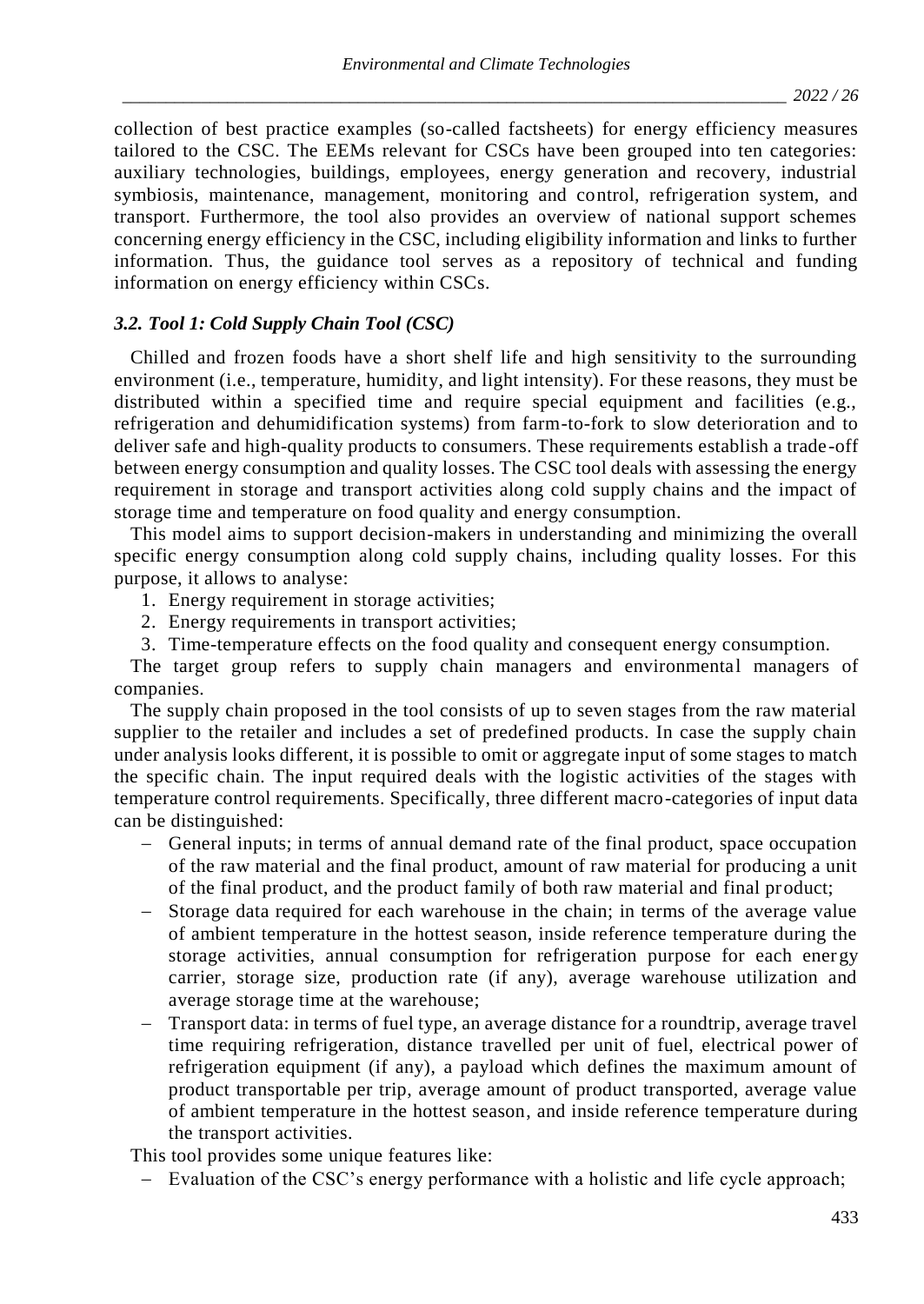- − Contribution analysis of each actor in terms of quality losses and energy consumption;
- − Considerations of a trade-off between time-quality-energy for the overall cold chain, analysis of the influence of different temperature levels;
- − Considerations of distribution, transportation and storage policies, and the assessment of the EEMs impacts and consequent prioritization.

## *3.3. Tool 2: Life Cycle Assessment Tool (LCA)*

The LCA tool deals with the life cycle analysis of CSCs. This tool integrates inventory data from existing LCA databases to assess the environmental performance in three different areas of concern. The tool is designed to help practitioners or interested cold chain actors to quickly identify the environmental impact of cold supply chains in terms of Global Warming Potential (GWP), Cumulative Energy Demand (CED), and water scarcity based on the AWARE method (Available Water Remaining).

The model is based on the following data and methods: the determination of the GWP, based on the '2013 method' developed by the Intergovernmental Panel on Climate Change (IPCC) [30]. It delivers results for a timeframe of 100 years and expresses the impact in terms of kg of carbon dioxide equivalents. The determination of the CED is based on the method published by the environmental data system '*ecoinvent version 2.0*' [36] and expanded for raw materials available in the life cycle database '*SimaPro 9*' [37]. The AWARE method is used according to the recommendation of the international working group on water use assessment and foot printing (WULCA) [31]. It assesses the potential of water deprivation to either humans or ecosystems, based on the assumption that the less water remaining available per area, the more likely another user is deprived.

The main novelty of this tool relies on the quick assessment of environmental impacts while creating different scenarios for cold chains within most countries of the EU-27. Furthermore, the LCA methodology proposed by ISO 10040 and 14044 is simplified in this tool so the user can create their product system, by altering system boundaries to evaluate from a cradle-tograve to a gate-to-gate system, including process taking place upstream and downstream from a single actor stage.

The LCA tool allows the user to select available raw material products from the tool database. Moreover, it also permits to consider if regional or global cold chains are to be modelled, automatically expanding the boundaries by inserting the proper stages necessary for evaluating a globalized supply chain. The unique tool features are:

- − Evaluation of the environmental impacts (and benefits) of potential energy efficiency measures within CSCs, based on the LCA methodology following the ISO Standard 14044:2006;
- − Exploration of the interdependency among technological and ecological systems;
- − Streamlined, yet consistent, exploration of the overall environmental impact over possible cold chains of chilled and frozen products;
- − Evaluation of all environmental contributions associated with transportation (with or without refrigerant – cooling system unit), the energy mix, and the waste management within each stage of the cold chain meeting the needs to have a holistic approach of all the main key actors in the whole chain of a product's life cycle;
- − Possibility to include a feedstock product before entering in the cold chain (e.g., fresh fish) as a backstream process;
- − Quantitative results in terms of the three environmental categories selected (i.e. Cumulated Energy Demand – CED, Global Warming Potential – GWP, Water footprint by AWARE approach).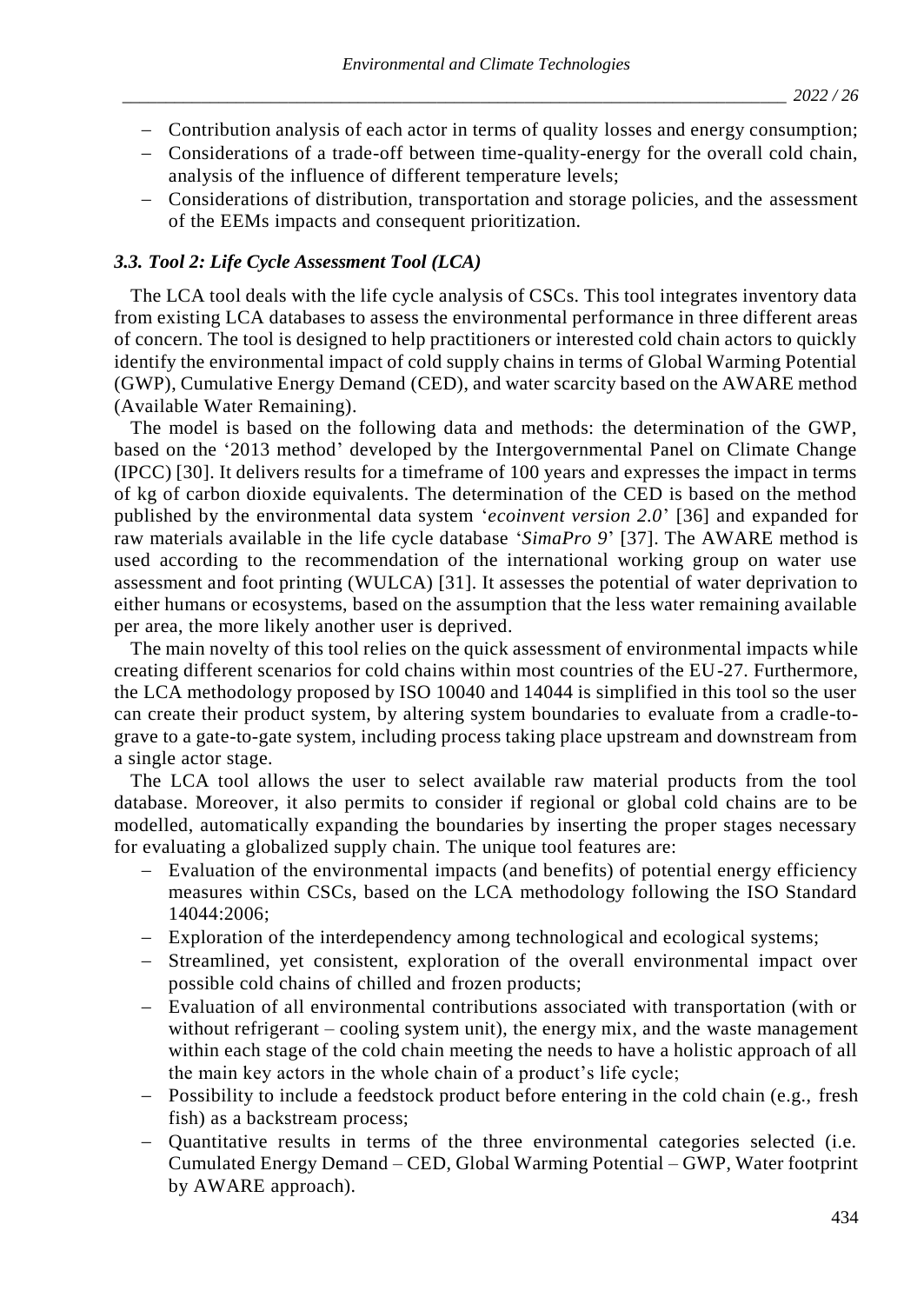In definitive, this tool allows stakeholders to quickly assess potential CSC's environmental impact without requiring deep knowledge in the LCA methodology.

#### *3.4. Tool 3: Life Cycle Costing Tool (LCC)*

The life cycle costs (LCC) methodology traces all relevant costs associated with a product for its entire life cycle. Three main types of LCC approaches are usually evaluated: conventional, environmental, and societal types [32].

A conventional LCC (C-LCC) is a pure economic evaluation and a quasi-dynamic method [32]. Generally, it includes (conventional) costs associated with a product that are borne directly by a given actor. This type of LCC is usually presented from the perspective of the producer or consumer alone. In this approach, external costs, that are not immediately tangible, are often neglected. Additionally, C-LCC does not always consider the complete life cycle; for example, end-of-life (EoL) operations are not included in any case. C-LCC is, to a large extent, the historic and current practice in many governments and firms.

The environmental LCC (E-LCC) uses the system boundaries and functional units equivalent to those of an LCA and is based on the same product system model, addressing the analysis to the complete life cycle. In this sense, the two analyses (i.e. LCA and E-LCC) are complementary in the fact that all costs are included as directly borne throughout the chain, including the already internalized cost of external effects. It assesses the cost that occurred during the Life Cycle in its LCA-related approach.

Societal LCC (S-LCC), as developed for cost-benefit analysis (CBA), uses an expanded macroeconomic system and includes a larger set of costs. These correspond to those that will be or could be, relevant in the long term for all stakeholders directly affected and for all indirectly affected through externalities (direct and indirect cost covered by society). In addition, S-LCC includes, but not necessarily, the monetized environmental effects of the investigated product as may be based on a complementary LCA.

This tool aims to deal with the life cycle costs of energy efficiency measures, allowing users to analyse these measures from a conventional economic perspective offering the possibility to review the impact from a social outlook. Furthermore, the tool offers unique features considering a holistic approach for CSCs in terms of an economic perspective, the evaluation of the economic feasibility of an energy efficiency measure for a specific actor of the CSC, the monetarization of the environmental benefits of energy efficiency solutions for any actor included in the cold chain, as well as the evaluation of the LCC under the aforementioned different approaches.

#### *3.5. Tool 4: Benchmarking On-Energy Benefits (BEN)*

In addition to evident energy and  $CO<sub>2</sub>$  savings, EEMs can also entail non-energy benefits (NEBs). NEBs can be described as improvements due to energy-efficient technologies that yield 'additional enhancements to the production processes' [33]. Such enhancements include improvements in areas such as waste generation, emissions, operation and maintenance, production, and working environment. Prior investigations from the European context suggest that three out of four companies in the CSCs of the food sector see benefits besides lower energy bills when thinking about EEMs [38].

Against this background, this tool aims to help create awareness and understanding of the role of NEBs within companies of the CSC. For this purpose, it allows, firstly, to reflect on non-energy benefits in a structured manner and secondly, to compare this reflection with views by other companies active in CSCs. These views are based on survey results that were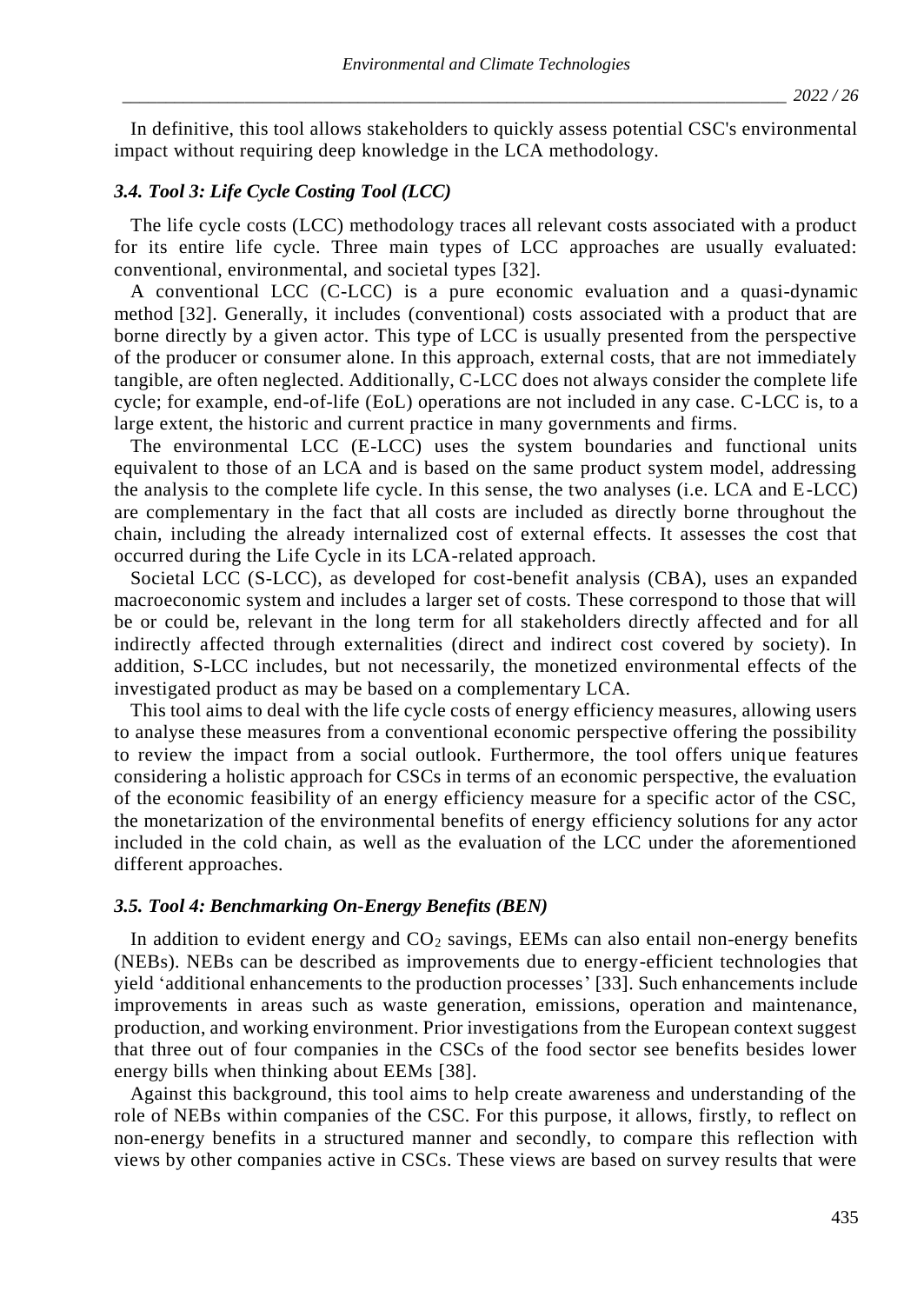explicitly collected to provide an overview of energy efficiency and non-energy benefits in cold supply chains.

Another key feature of the benchmarking is to compare the energy efficiency awareness of the individual company with that of the CSC to underline the particularities of CSCs. In addition, the users can compare their view with a peer group of similar company size. According to the survey, which serves as benchmarking basis, most companies at least sometimes consider energy efficiency in decision-making – both about their company and their cold supply chain. Concerning NEBs, the survey showed that most individual companies associate positive effects besides reducing energy demand and  $CO<sub>2</sub>$  emissions with EEMs. However, the general awareness of NEBs along the entire cold chain seemed to be lower in comparison.

To conclude, the benchmarking tool serves as an entry point to initiate a deeper reflection on the role of energy efficiency and non-energy benefits in the cold supply chain. Non-energy benefit evaluator (NEB).

It has been pointed out in the literature that NEBs can have a significant impact on the value of EEMs, even exceeding energy savings alone (e.g. [33], [39]). NEBs are easily underestimated, or even not considered, in the evaluation process of an energy-saving project [40], [41].

Building on the previously described benchmarking tool, the goal of the NEB evaluator tool is to introduce possible NEBs of EEMs, their classification, and their strategical assessment in the decision-making process of an EEM. For this purpose, first, NEBs can be chosen from a pre-defined list and can then be classified concerning their contribution to the strategy according to cost decrease, value proposition increase, and risk reduction for a selected EEM. In a second step, they can be prioritized and assessed qualitatively or quantitatively.

A key feature of the tool is to assess NEBs not only from an individual company perspective but also along the whole cold supply chain. Therefore, an exemplary EEM can be analysed and positive effects for the individual company and other stages of the chain can be considered.

To conclude, the NEB tool provides an advanced strategic assessment of non-energy benefits of specific energy efficiency measures to the particularities of cold supply chains.

# **4. THE MULTI-CRITERIA DECISION ANALYSIS TOOL (MCDA)**

Previous tools allow assessing different key performance indicators (KPI) of the same cold chain which can lead to different results. The multi-criteria decision analysis (MCDA) tool allows us to understand the impact of adjusting temperature levels and storage levels on five of the main impact criteria used in life cycle analysis (assess in the CSC and the LCA tools). Moreover, it is possible to evaluate the potential of the energy efficiency measures while considering the optimization of different KPIs.

Multi-criteria analysis is a well-recognized method for solving complex issues and supporting the decision-making process, which allows selecting the most optimal choice determined primarily by a weighted set of criteria. The TOPSIS approach has been selected since it is recognized as a comprehensive method that gives a complete ranking of alternatives and avoids complex evaluation of each criterion in the selection process and the need for a large quantity of information in assessing these criteria [42], [43]. It is possible to select different weights for the impact categories and then carry out an automated multi-criteria assessment based on the TOPSIS algorithm. In TOPSIS, the shortest distance to the ideal solution and the furthest distance from the anti-ideal solution is considered evaluation of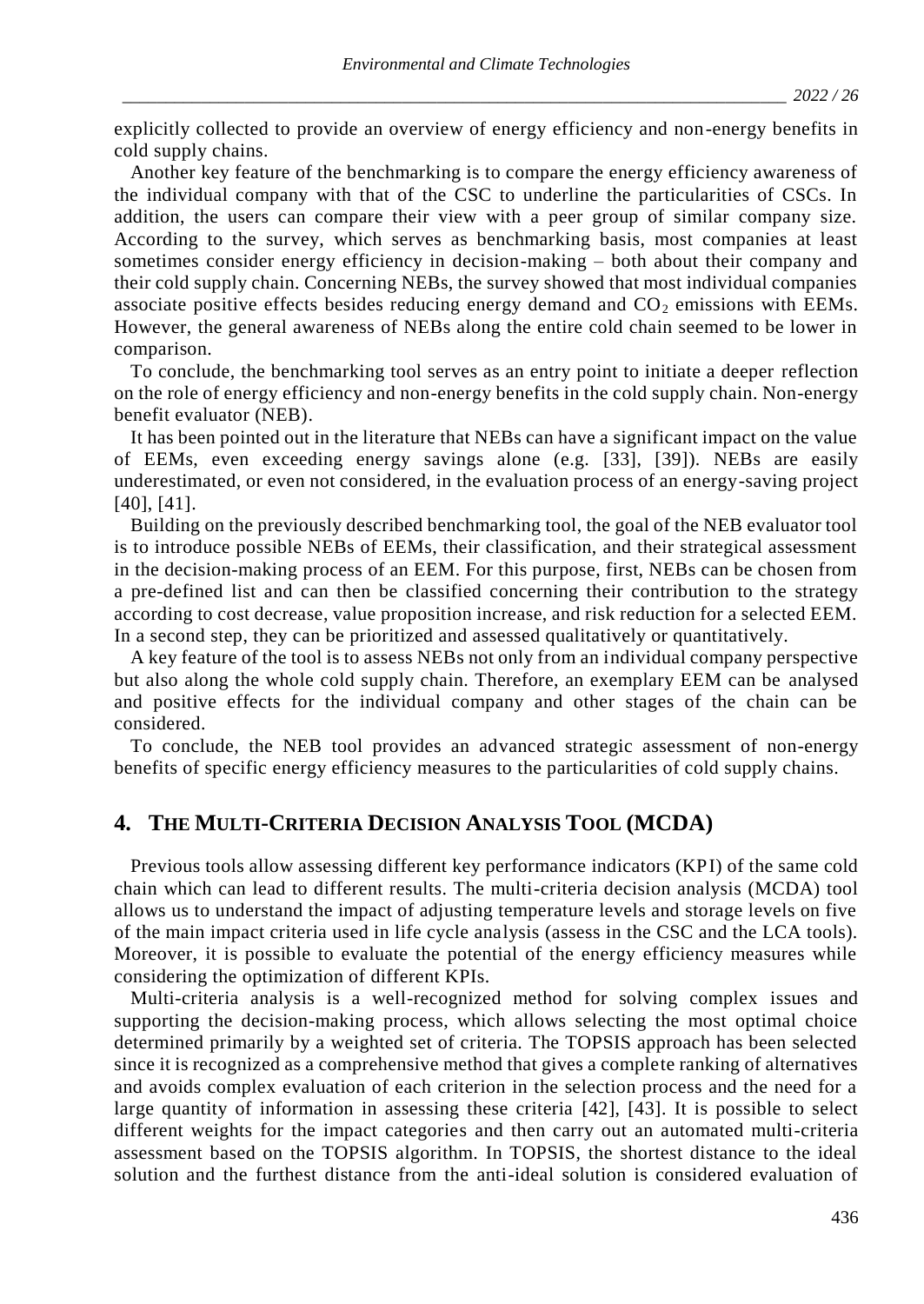alternatives. Similarly, as with other Multi-Criteria Analysis (MCA) methods, TOPSIS has a subjective parameter in form of assignment of weights to each selected criterion [40].

The main MCDA features can be described as being a macro-enabled expert tool to analyze the impact of parameter variation (what-if-analysis) of particular energy efficiency scenarios, the use of quantitative, and yet simple, ranking method for the evaluation of energy efficiency scenarios within the whole CSC, the identification of trade-off between various key performance criteria for the environmental impact in CSC, and a comprehensive approach merging technical, economic and environmental perspectives drawing on the supply chain analysis, the life cycle assessment and adding a multi-criteria approach.

# **5. VALIDATION AND LIMITATIONS**

The ICCEE toolbox has been designed as an instrument for assessing the sustainability and energy performance of CSCs. Although initially conceived to help small and medium-sized enterprises, its potential is not limited to them. Large companies involved in CSC can also use the toolbox to evaluate potential EEMs at any stage, such as raw material suppliers or transport multinationals.

Using different individual tools, the CSC assessment provides a result (or score) for the different KPIs (i.e. specific energy losses, quality losses, GWP, CED, water scarcity) under evaluation. Then, such outputs are analysed in the MCDA tool (see Fig. 3), to obtain a definitive score considering the performance of the EEM under evaluation.





## *5.1. Toolbox Testing and Validation*

The single tools merged in the toolbox are the result of an iterative deve lopment process.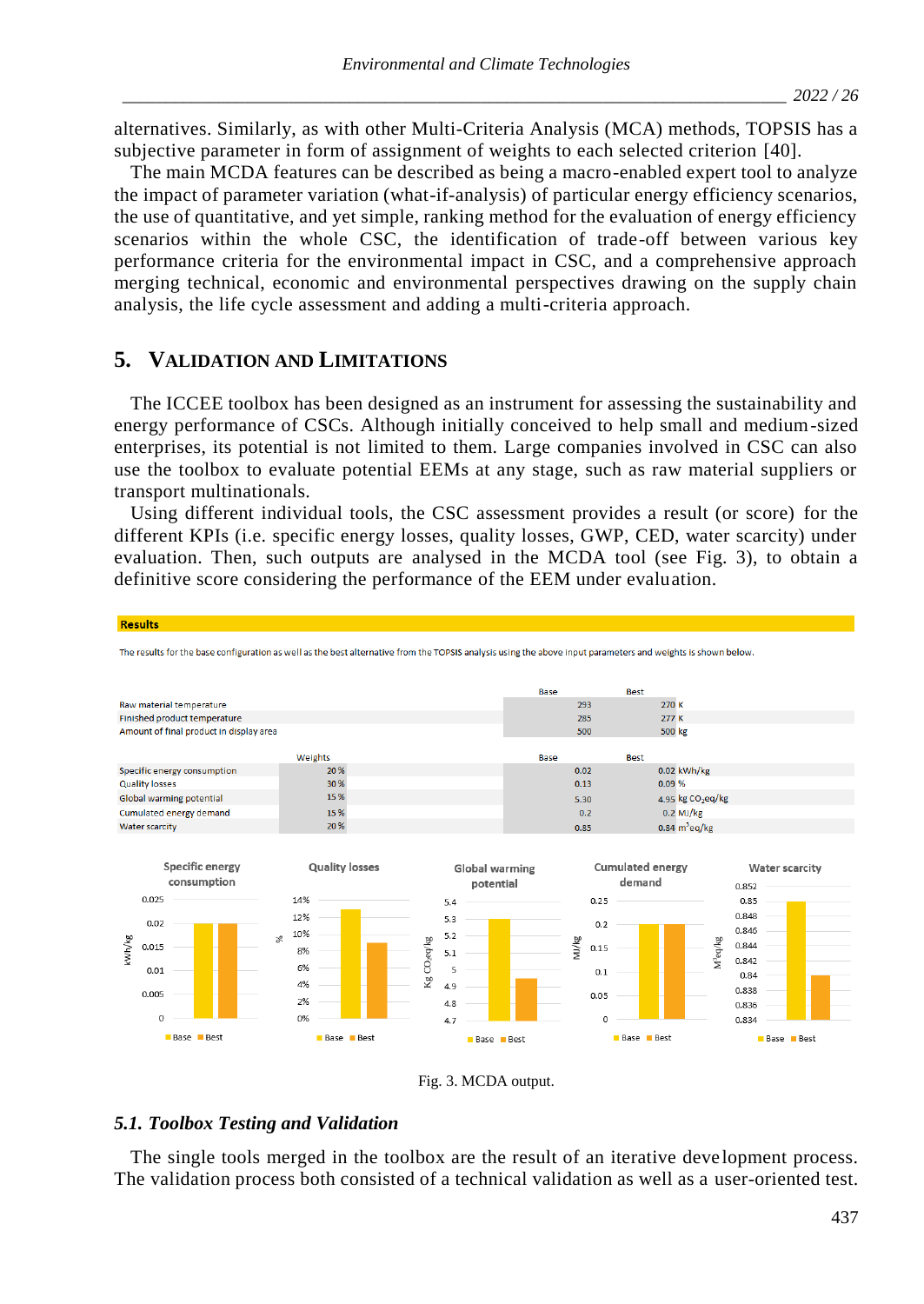For the technical validation of the tool, data from companies relevant for the supply chain (e.g., raw material preparation, logistic and warehousing operations, production and processing of products, packaging) per sub-sector were collected to verify tool operation, in particular for the CSC, LCA and LCC tools. In terms of user tests, selected companies from the CSC were contacted to test early drafts. Through interviews, surveys, and meetings, data was collected from suppliers, retailers, and producers. In addition to that, secondary data from already existing databases were incorporated for validating the tools.

#### *5.2. Impact of Results*

The tool provides to actors involved in the cold chain important benefits for the evaluation of the consumption of each energy carrier for refrigeration purposes towards storage and transportation activities along the cold chain. The possibility to obtain an assessment of nonenergy benefits and behavioural aspects along the whole CSC represents an innovation compared to outcomes from previous research studies. The 61 semi-structured interviews and the organized online survey with 122 participants of companies active in cold chains highlighted that energy efficiency is nowadays considered more for individual companies than for whole cold supply chains. The survey also identified specific aspects such as a variety of priorities among the actors, the lack of know-how and skilled personnel, lack of communication and information exchange along the cold chain which may hinder a more consistent implementation of energy efficiency measures.

The aim of establishing the toolbox was to provide easy-to-use tools to investigate the sustainability performance and energy efficiency of CSCs. For this, a compromise between the level of detail and still meaningful results is necessary. Thus, there are important limitations to the toolbox that needs to be mentioned. First, despite seeking to make the tools as simple as possible, the task of analysing entire CSCs still requires a considerable amount of input parameters, especially for the LCA, CSC, and LCC tools. Second, evidence from other investigations shows that CSCs can be very complex, and they can involve many actors within the same stages of the CSCs. Within the tools, a default setup of stages has been foreseen. For specific analysis of large chains, some real-life stages may need to be merged to fit into the categories of the tools. Third, default values for selected products are required for some of the tools. These may serve as proxies for other products, yet they cannot represent all details for a large variety of different individual cooled products. In sum, the tools are a simplification of reality as any model. During testing, there were several requests to include more options into the drop-down menus in tools where users can choose between different options. Yet, the general feedback from the tool tests was positive and several users expressed the wish to use the tool in the future which is a testament to its usefulness. Likewise, feedback on user-friendliness was generally positive and no inconsistencies within the models were reported. Yet some basic training might be necessary to avoid calculation errors or misusing the tool, especially in the case of the more complex tools.

# **6. CONCLUSIONS**

The toolbox is a contribution to understanding the sustainability and energy efficiency performance of CSCs. It can be relevant for many different users, including students interested in environmental impact assessments or energy efficiency in industrial sectors, technical experts who seek to make estimations on sustainability, and companies operating in CSCs. Thanks to its simplified approach, the tools only need a limited amount of adaptation by any stakeholder who seeks to analyse a known CSC with a defined product system. Moreover, the holistic approach allows different actors to access information from other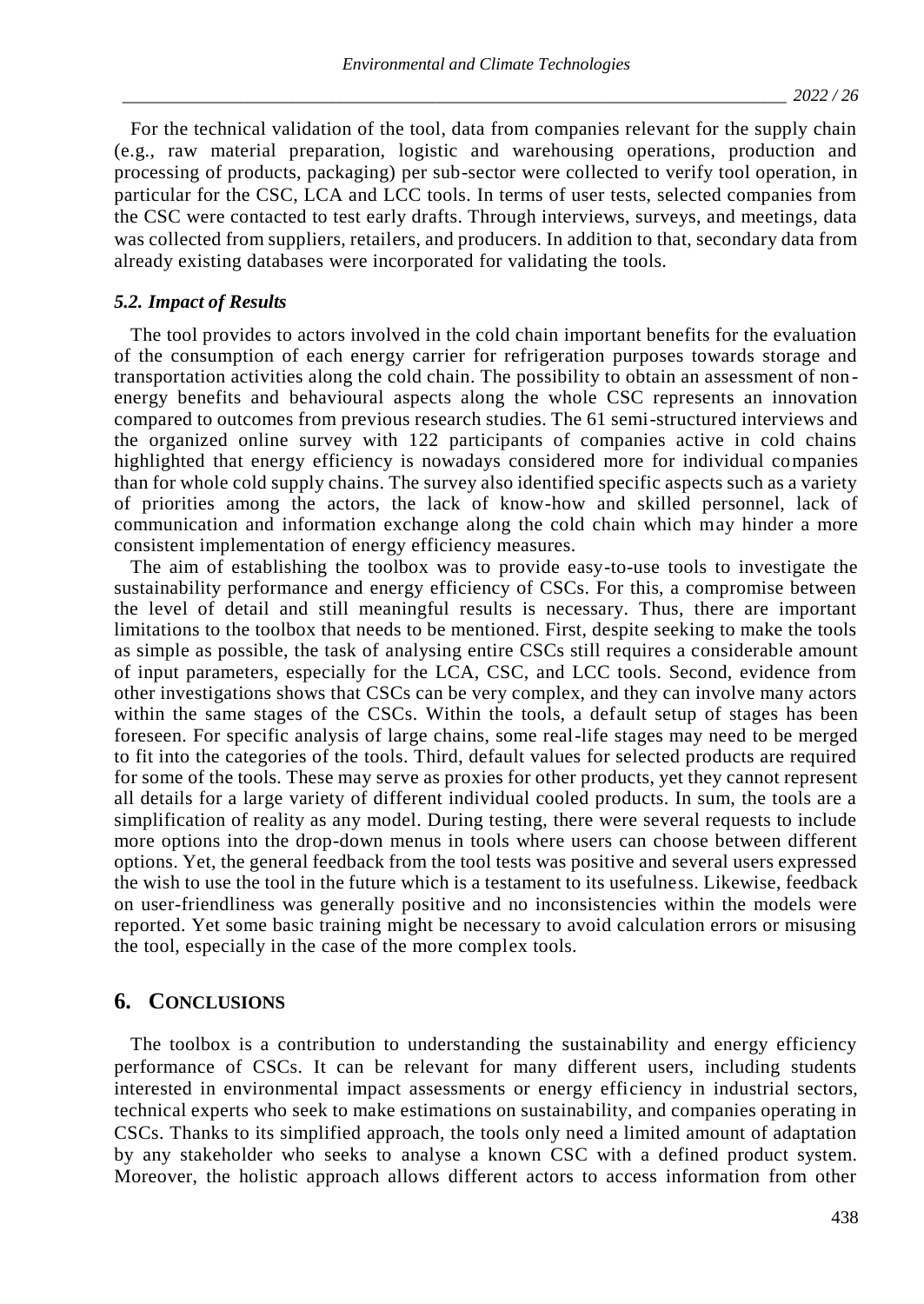stages in the supply chain, which would facilitate the evaluation of social issues for several stakeholders. The different options provided by the toolbox help to provide a holistic approach for the evaluation of CSCs, an aspect not always considered from interested parts or actors in the food cold supply sector. Moreover, the toolbox contributes to overcoming challenges such as the usual lack of deep knowledge in assessing methodologies or inconsistent choice of KPI and unsuitable tools that may hinder the efforts to choose a costeffective measure (EEM) [44], [45].

The toolbox serves as an assessment tool to evaluate potential improvement scenarios for energy efficiency measures in the cold chain exploring technological, logistic and processbased aspects, evaluating the effect of quality losses and non-energy benefits. In addition, the tool provides also benchmarking properties facilitating ranking and sorting of the most sustainable and efficient solutions. Finally, the features presented in the tool can also aid in the future evaluation of the sustainability of CSCs, as environmental and economic dimensions are assessed.

#### **ACKNOWLEDGEMENT**

This work has received funding from the European Union's Horizon 2020 research and innovation program ICCEE project under grant agreement no. 84704. The paper's authors would like to thank all the ICCEE project partners for supporting the finalization of this work.

## **REFERENCES**

- [1] Adams D., Donovan J., Topple C. Achieving Sustainability in Food Manufacturing Operations and their Supply Chains: Key Insights from a Systematic Literature Review. *Sustain. Prod. Consum.* 2021:28:1491–1499. <https://doi.org/10.1016/j.spc.2021.08.019>
- [2] United Nations. The sustainable development goals report 2019. New York: United Nations Publications, 2019.
- [3] Yigit S., Yigit A. M. Responsible Sourcing Practices In Turkey, The Case Of Food And Beverage Industry. *Proceedings of the OÜSOBİAD TEMMUZ 2016* 2016:463–477.
- [4] Xue L., *et al.* Missing Food, Missing Data? A Critical Review of Global Food Losses and Food Waste Data. *Environ. Sci. Technol.* 2017:51(12):6618–6633[. https://doi.org/10.1021/acs.est.7b00401](https://doi.org/10.1021/acs.est.7b00401)
- [5] Food and Agriculture Organization of the United Nations. The State of Food and Agriculture 2019. Moving forward on food loss and waste reduction. Rome: FAO, 2016.
- [6] Lipinski B., *et al.* Reducing food loss and waste. Working Paper, Installment 2 of Creating a Sustainable Food Future. Washington: WRI, 2016.
- [7] Stenmarck Å., *et al.* Estimates of European food waste levels. Stockholm: IVL Swedish Environmental Research Institute, 2016.
- [8] Mentzer J. T., *et al.* Defining Supply Chain Management. *J. Bus. Logist.* 2001:22(2):1–25. <https://doi.org/10.1002/j.2158-1592.2001.tb00001.x>
- [9] Manzini R., Accorsi R. The new conceptual framework for food supply chain assessment. *J. Food Eng.* 2013:115(2):251–263[. https://doi.org/10.1016/j.jfoodeng.2012.10.026](https://doi.org/10.1016/j.jfoodeng.2012.10.026)
- [10] Beske P., Land A., Seuring S. Sustainable supply chain management practices and dynamic capabilities in the food industry: A critical analysis of the literature. *Int. J. Prod. Econ.* 2014:152:131–143. <https://doi.org/10.1016/j.ijpe.2013.12.026>
- [11] Ahumada O., Villalobos J. R. Application of planning models in the agri-fod supply chain: A review. *Eur. J. Oper. Res.* 2009:196(1):1–20. <https://doi.org/10.1016/j.ejor.2008.02.014>
- [12] Zhao H., *et al.* An overview of current status of cold chain in China. *Int. J. Refrig.* 2018:88:483–495. <https://doi.org/10.1016/j.ijrefrig.2018.02.024>
- [13] Liu G., *et al.* Improving Food safety in Supply Chain based on Big Data. *E3S Web Conf.* 2018:53:1–4. <https://doi.org/10.1051/e3sconf/20185303084>
- [14] Göbel C., *et al.* Cutting food waste through cooperation along the food supply chain. *Sustain.* 2015:7(2):1429–1445. <https://doi.org/10.3390/su7021429>
- [15] Chaturvedi A., Martínez-De-Albéniz V. Safety Stock, Excess Capacity or Diversification: Trade-Offs under Supply and Demand Uncertainty. *Prod. Oper. Manag.* 2016:25(1):77–95. <https://doi.org/10.1111/poms.12406>